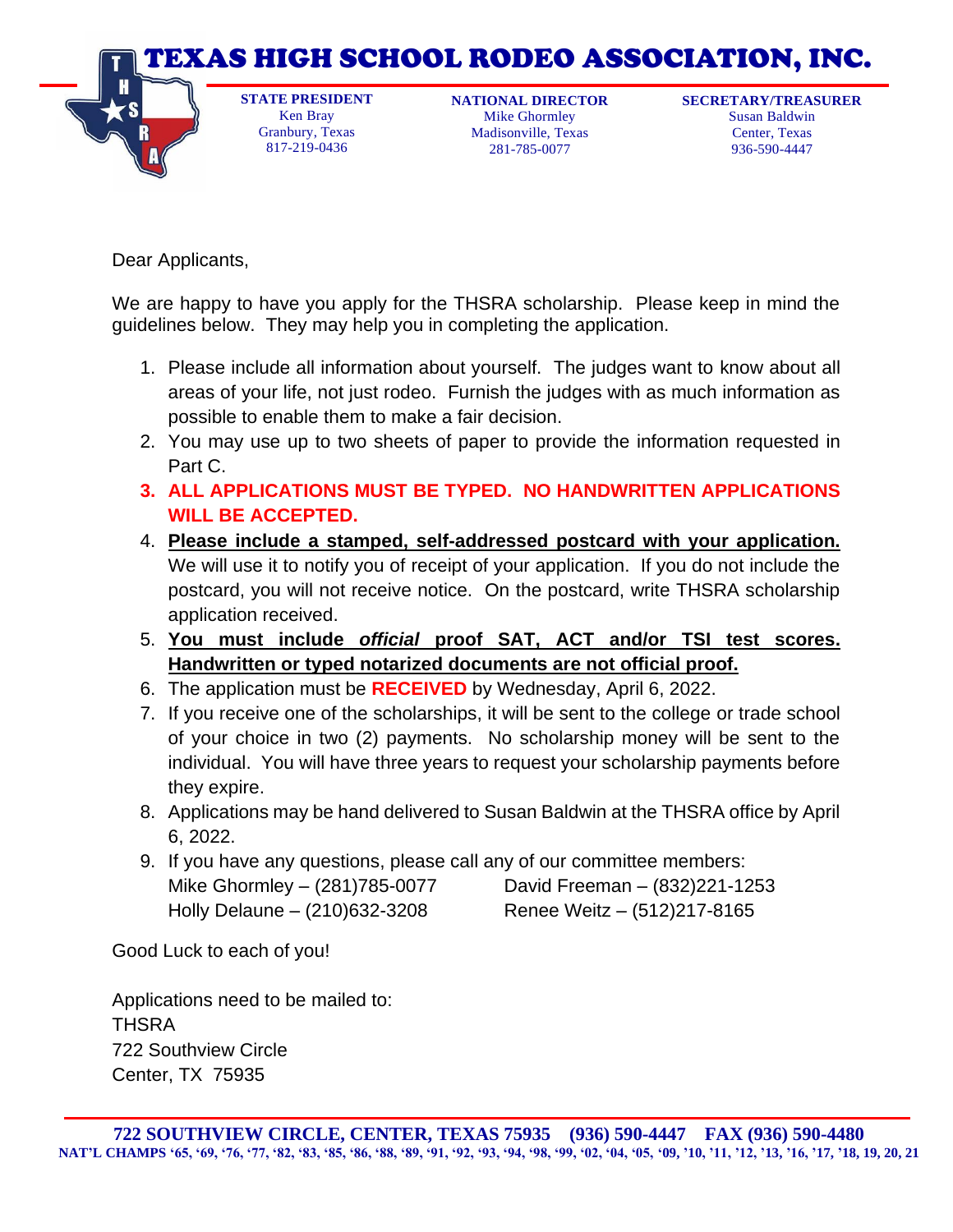### **TEXAS HIGH SCHOOL RODEO ASSOCIATION SCHOLARSHIP**

## **EVALUATION OF APPLICATIONS**

| Τ.   | Scholastic Ability (Judged from Parts C, D, and F)<br>1. Difficulty and quality of subjects taken<br>2. Number of honor or advanced courses taken<br>3. Class ranking<br>4. SAT/ACT/TSI scores<br>5. Honors and awards received<br>6. Content of the narrative | 50% |
|------|----------------------------------------------------------------------------------------------------------------------------------------------------------------------------------------------------------------------------------------------------------------|-----|
| Ш.   | Leadership and Character (Judged from Parts C, E and F)<br>1. Club memberships and extracurricular activities<br>2. Leadership positions held<br>3. Honors and awards received<br>4. Work experience, Volunteer and Community Service                          | 25% |
| III. | Rodeo Participation (Judged from Parts C, E and F)<br>1. Texas High School Rodeo Association<br>2. Other rodeo associations                                                                                                                                    | 25% |

#### **ELIGIBILITY REQUIREMENTS**

- 1. Currently enrolled and actively participating in THSRA.
- **2. A minimum 2.5 GPA.**
- 3. At least two of the following: ranked in the top ½ of class; official SAT, ACT or TSI test scores.
- 4. Currently enrolled in public school, private school or an accredited home school program.
- 5. Have completed scholarship application turned in by deadline.

## **DEADLINE – APRIL 6, 2022**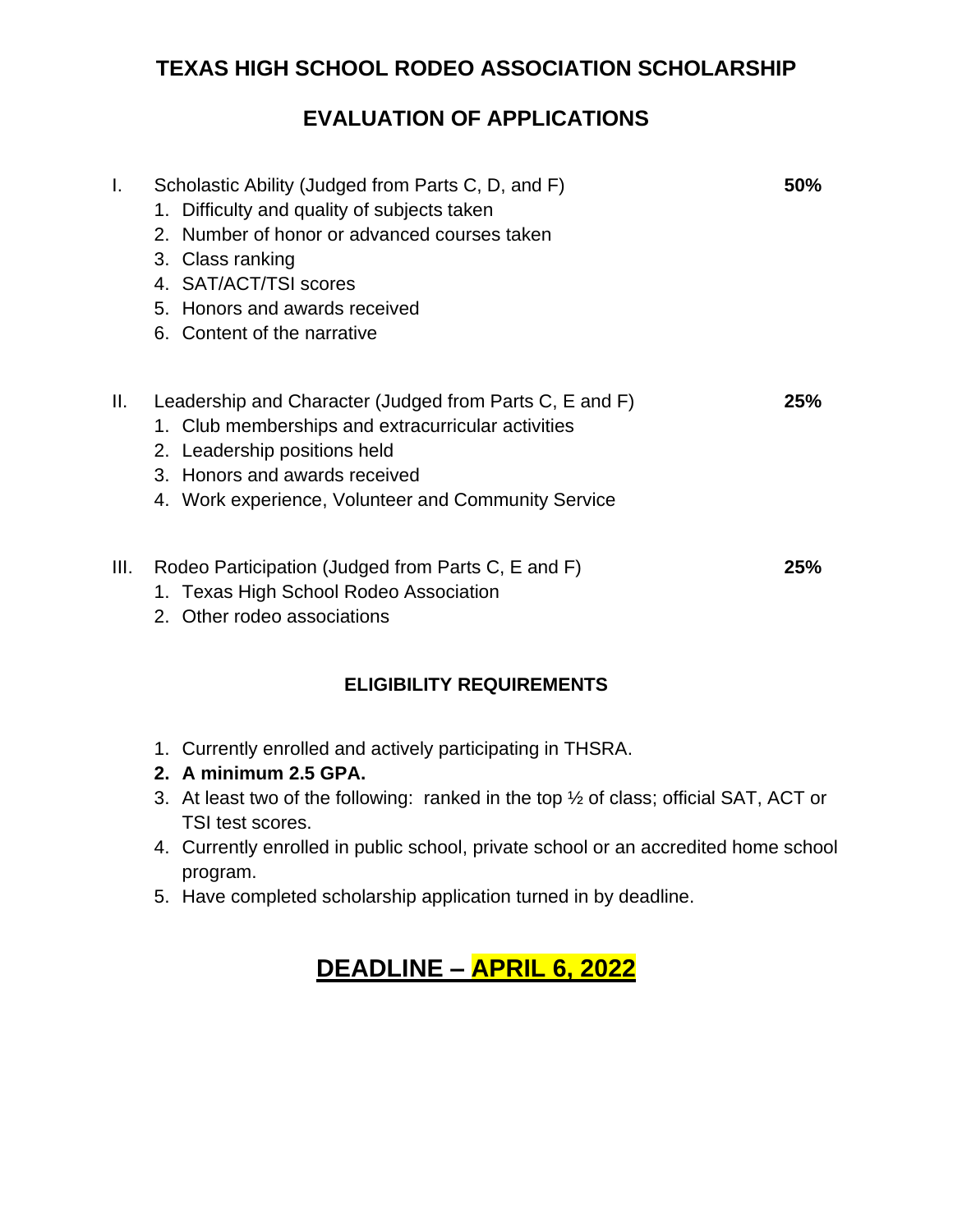# **TEXAS HIGH SCHOOL RODEO ASSOCIATION 2022 SCHOLARSHIP APPLICATION**

**DEADLINE – APRIL 6, 2022**

Tape Photo Here

#### **PART A**

To be considered for a scholarship, this application must include the following:

- 1. Official high school transcript that includes class rank and GPA. Most high school transcripts differ from each other. To assist the application evaluation, you should do the following: (Highlight GPA, Class Rank and all Honors, AP or Dual Credit classes.)
- 2. At least one of the following: official SAT, ACT or TSI score. More than one test score may be provided. If class rank is not available from the school you attend, a letter from the program administrator (not the parent) must be provided. (PSAT is not an acceptable substitute)
- 3. Two (2) letters of recommendation.
- 4. Photograph must be attached.
- 5. Application **MUST BE TYPED** and stapled together. You may attach up to two sheets of paper for the information requested in Part C and one page for the narrative requested in Part F. Once awards are calculated, all applications will be destroyed. Please do not send the blank application pages if you are attaching others.

# *Be sure to make a thorough check of the completed application!*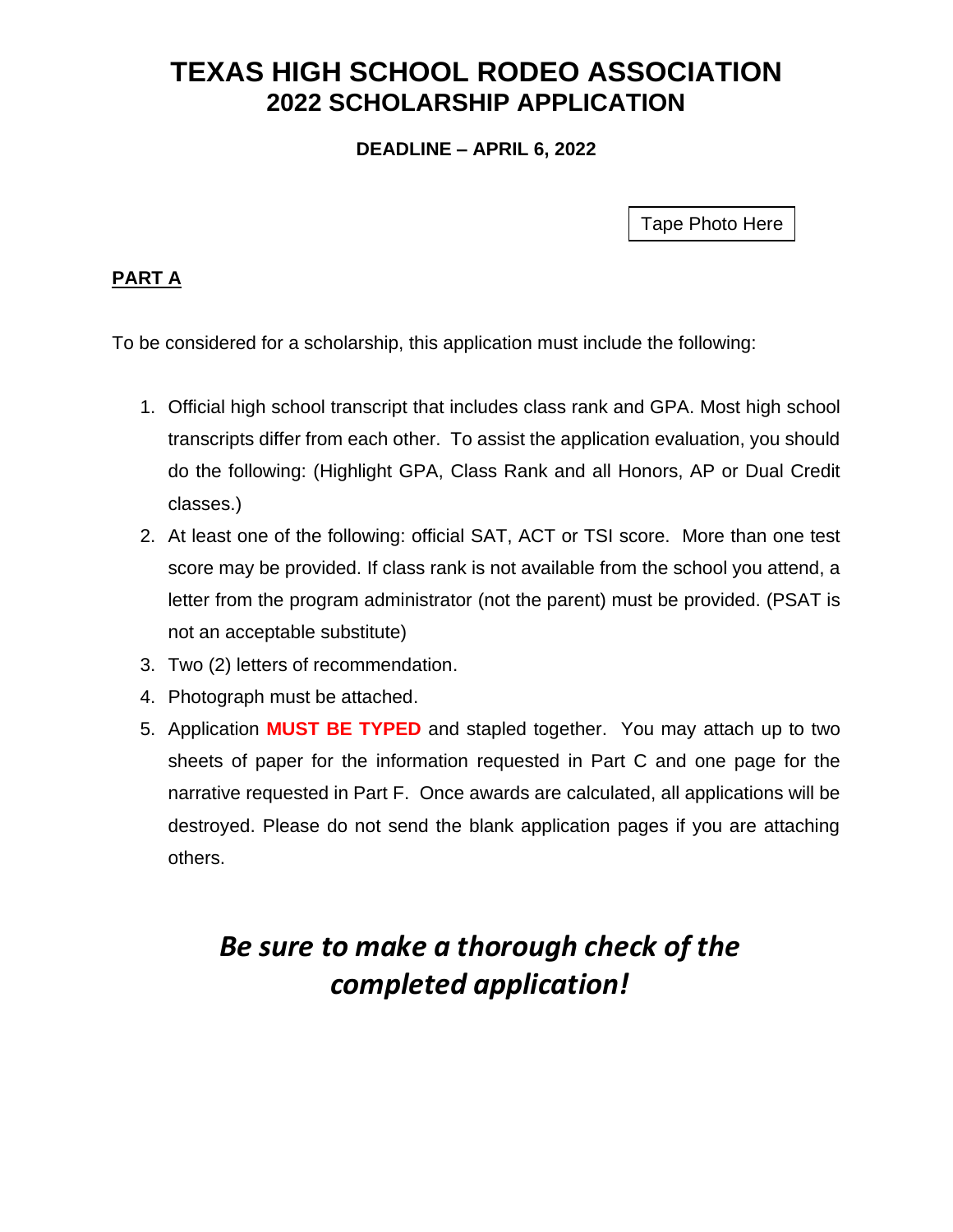#### **PART B**

|                                               |  | County of Residence____________________THSRA Membership Number (not back #) _____ |  |  |
|-----------------------------------------------|--|-----------------------------------------------------------------------------------|--|--|
|                                               |  |                                                                                   |  |  |
|                                               |  | Class Rank ________ Class Size _______ School's Telephone ______________________  |  |  |
| Father's Name _______________________________ |  | Occupation ___________________                                                    |  |  |
| Mother's Name _____________________________   |  | Occupation ___________________                                                    |  |  |
|                                               |  | Years in High School Rodeo _____________ Course of Study _______________________  |  |  |

**PART C** *–* You may use the space provided or you may use up to two additional sheets of paper for this section. Please list your responses for each category in outline form.

**Extracurricular Activities** – Club memberships and/or school sports (include number of years of involvement.)

**Leadership Positions Held –** Be sure to include name of leadership position and organization.

A. Rodeo

B. Non-Rodeo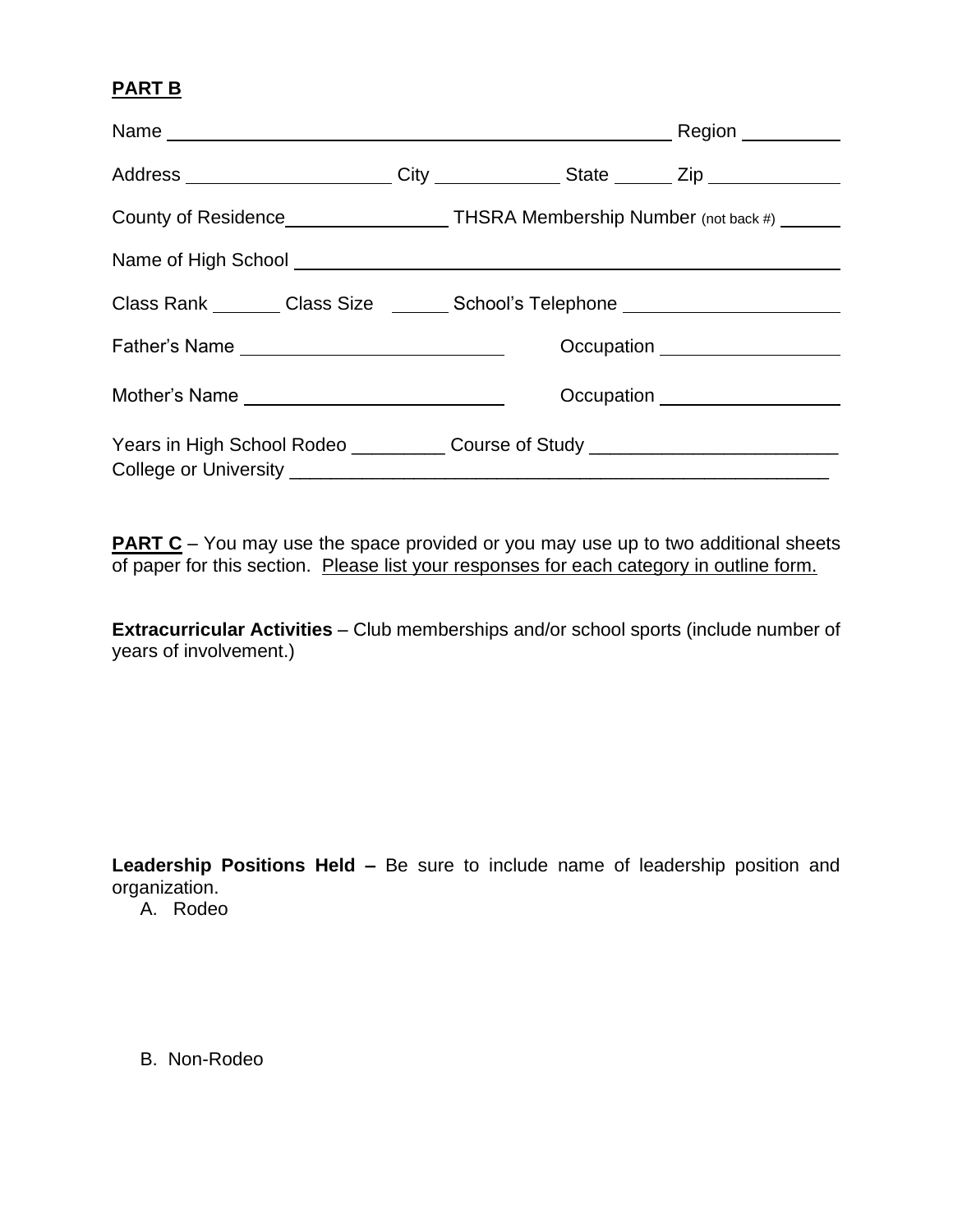**Honors and Awards Received –** Name of honor and/or award and organization.

**Work Experience –** Include volunteer, community service and/or employment.

**Participation and Awards received in Texas High School Rodeo –** Make sure you state when the award was won. Be accurate and specific.

**Participation and Awards received in other rodeo associations –** Make sure you state which association and when the award was won. Be accurate and specific.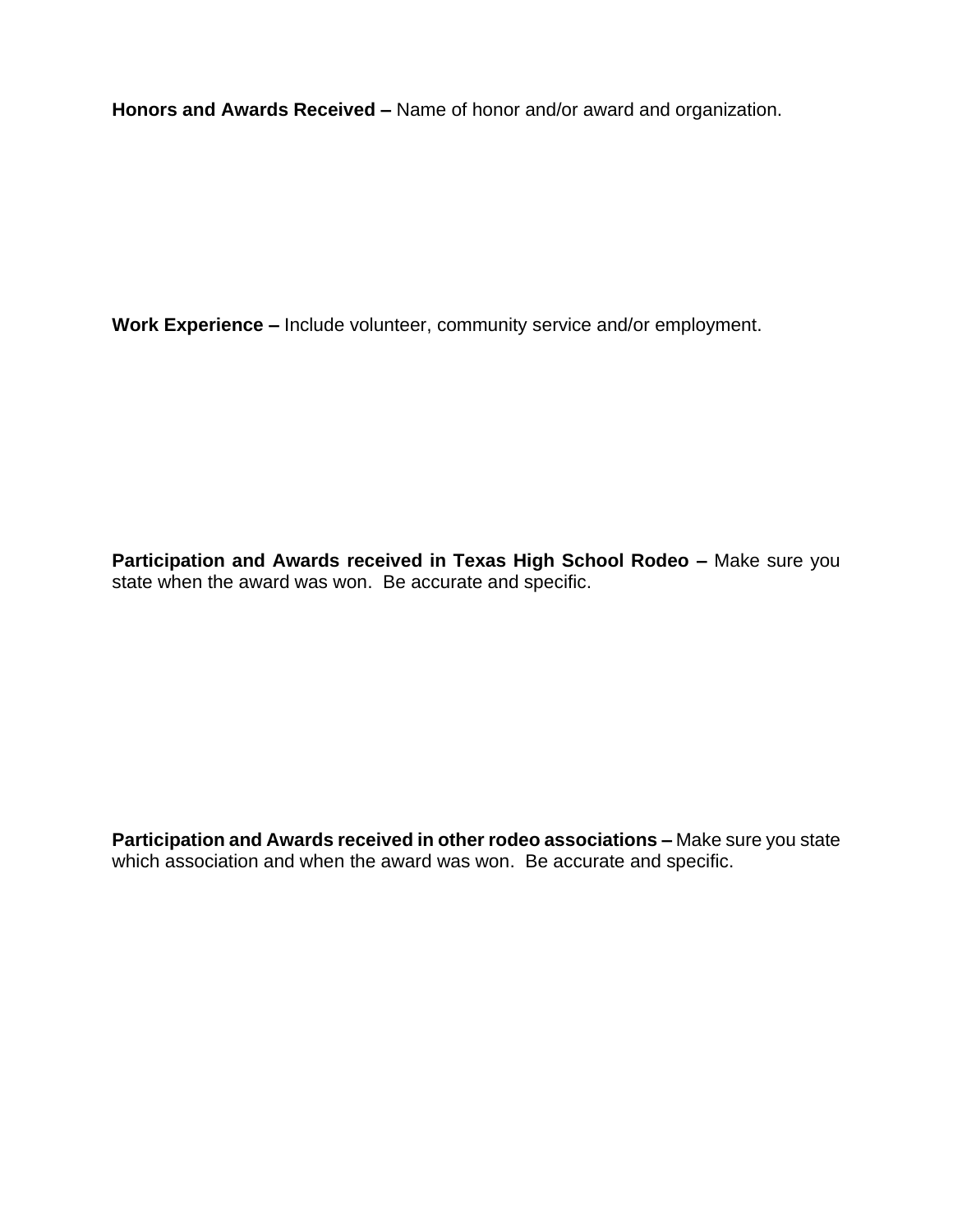#### **PART D**

Include a current official copy of your high school transcript. Your GPA, class size, rank, and official college entrance exam scores must be included with the transcript (SAT, ACT or TSI score.) The test score that gives you the highest points will be used.

#### **PART E**

Two (2) letters of recommendation from non-relatives must be included. One letter should be from an educator, community leader, minister/priest/pastor, etc. The second letter should be from a person who is familiar with your rodeo experience.

#### **PART F**

On a separate piece of paper, please describe in your own words why receiving a THSRA Scholarship is important to you, the course of study or major field of interest you plan to follow, your proposed occupation or profession, and the benefits you have received from Texas High School Rodeo Association. Be specific and restrict the length to one page (double spaced, 12 point font).

#### **Application deadline is April 6, 2022.**

#### **Submit completed application to THSRA, 722 Southview Circle, Center, TX 75935.**

#### **A few tips and ideas to consider when filling out your scholarship application.**

- Create interest information should leap off the page.
	- $\circ$  List items in level of importance. If you are a national qualifier, it should go before any regional titles.
	- $\circ$  Spell out association names at least once before using abbreviations.
	- $\circ$  This application is presented in a format that encourages you to type your information on additional sheets of paper. **NO HANDWRITTEN APPLICATIONS WILL BE**

#### **ACCEPTED.**

- o These bullets are an example of how to list your responses in outline form.
- o Run spell check AND grammar check!
- This is an academic scholarship from a rodeo association. Make sure you include scholastic honors in addition to your rodeo honors.
- That goes for extra-curricular activities, too. Do not focus on just your rodeo activities.